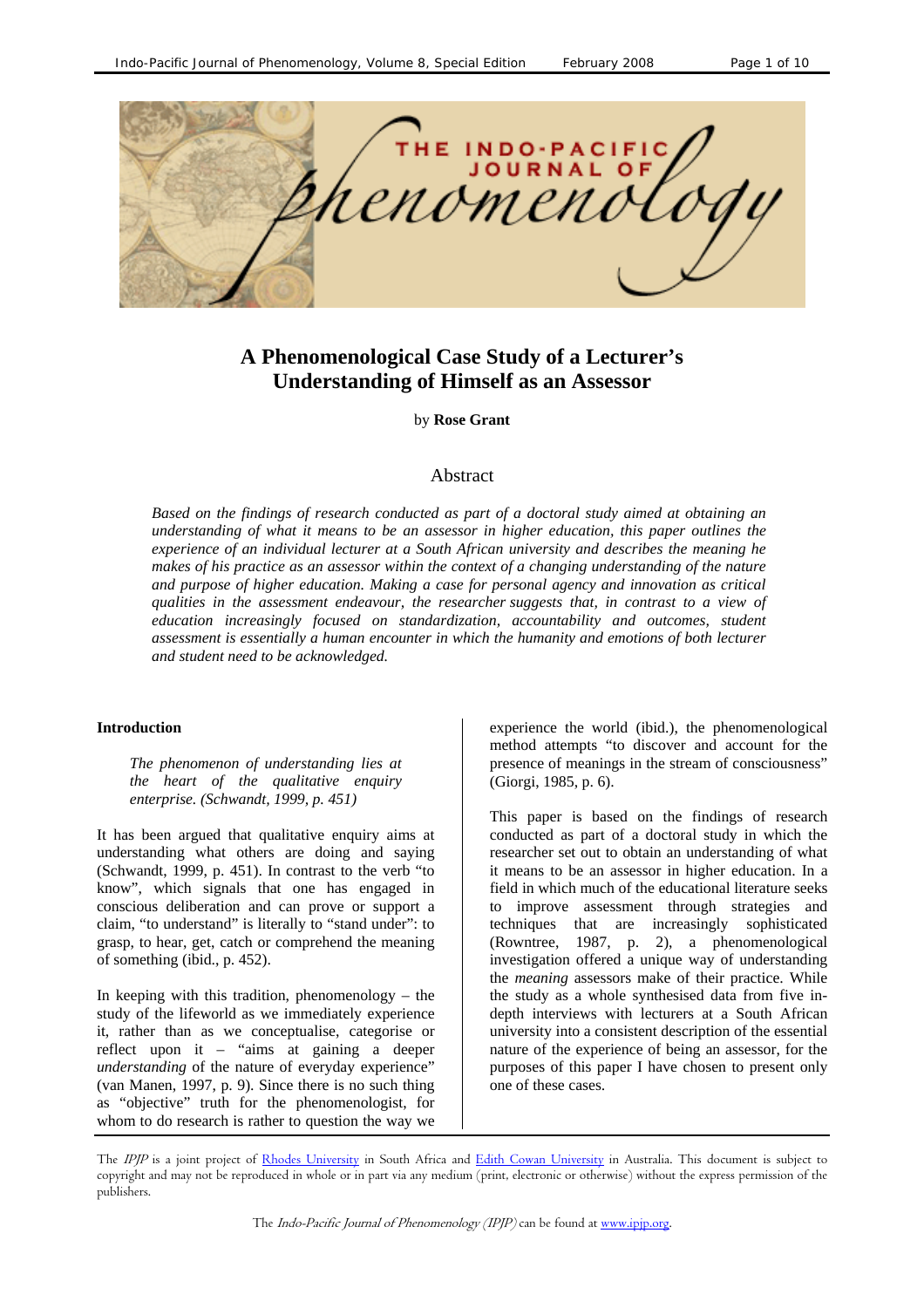# **Background to the Study and Statement of the Problem**

Student assessment, considered a key indicator of the health of teaching and learning in higher education (Council on Higher Education, 2003, p. 59), is a complex and contentious issue. This results inter alia from the fact that, historically, assessment has its roots in psychometric testing with its associated controversial debate surrounding the hereditary versus environmental nature of intelligence and the myth of the "IQ" score as a fixed and valid indicator of a person's potential to succeed.

Whereas traditional examinations have been used primarily to select, sort and classify (Gipps, 1996, p. 4), assessment is now required to achieve a wider range of purposes than was the case twenty years ago, including: providing information about pupils, teachers and schools; acting as a certificating and selecting device as well as an accountability procedure; and, importantly in terms of this study, enabling teachers to use their assessment practices as a vantage point from which to reflect critically and holistically on their effectiveness as educators and curriculum developers while celebrating individual differences between students rather than regarding these as problematic (Brown, 1999, p. 12). These changes in understanding reflect a deeper paradigm shift taking place in our understanding of assessment from that of "testing and examinations" to what Gipps (1994, p. 1) has referred to as an "assessment culture" in which assessment is considered integral to meaningful curriculum development and, indeed, educational practice.

It was against this background that I set out to understand how the educator interprets his or her lived world as an assessor or, stated differently, what meaning he or she makes of his or her assessment practice. It appeared to me, in my role as a staff developer at a South African university, that staff who showed a particular enthusiasm for assessment in turn seemed to be dedicated and effective educators with an inclination towards reflective practice. With this hypothesis in mind, I began to enquire informally whether staff with whom I came into contact in my day-to-day work perceived a significant relationship between their practice as assessors and other areas of their teaching. What was the meaning of being an assessor in higher education for these individuals? As lecturers began to share their stories, I became increasingly fascinated by what seemed to be the essentially human character of assessment. The act of assessing, more so than a list of techniques or behaviours, seemed to embody a way of *being* or an act of *caring* on the part of the assessors which could

not be divorced from the individuals involved in the assessment process.

The questions around which I constructed my interviews included asking lecturers to explain what assessment practices they made use of, and whether – and, if so, in what ways – they considered the choice and implementation of these practices to be significant in terms of other areas of their practice as lecturers or teachers. I also asked lecturers to consider whether – and, if so, in what ways – their choice and implementation of their assessment practices impacted on their understanding of themselves as professional educators.

While the first question required a more factual response, both the second and third questions, in keeping with Polkinghorne's (1989, p. 47) suggestion that phenomenological questions focus on "what it was like for you" observations, focused more specifically on the interviewees' *understanding* of the phenomenon under investigation. The questions, centred on the concrete world or lived experience of the participants, gave me direct access to the feelings, opinions and interpretations of the individuals in my study. Where appropriate, I made use of empathy and sensitive probing for the purpose of evoking a more in-depth exploration of the phenomenon.

# **Data Gathering and Sampling**

The preferred method of gathering descriptions from subjects is the interview, which allows the researcher to assist the subject in moving towards nontheoretical descriptions that accurately reflect the experience (Polkinghorne, 1989, p. 47). The phenomenological researcher acts in a personal manner with people who are not viewed as experimental "objects" but as human subjects (ibid.).

The purpose of selecting participants in phenomenological research is to generate as full a range as possible of elements and relationships that can be used in determining the essential structure of the phenomenon. To achieve this, Stones (1988, p. 150) suggests that the kinds of individuals who are pre-eminently suitable for participating in this kind of research are those who have had experiences relating to the phenomenon to be researched, are verbally fluent and able to communicate their thoughts, feelings and perceptions in relation to the researched phenomenon, have the same home language as the researcher, since this will enable the subtle nuances to be understood, and express a willingness to be open to the researcher.

The selection of participants, correspondingly,

The IPJP is a joint project of Rhodes University in South Africa and Edith Cowan University in Australia. This document is subject to copyright and may not be reproduced in whole or in part via any medium (print, electronic or otherwise) without the express permission of the publishers.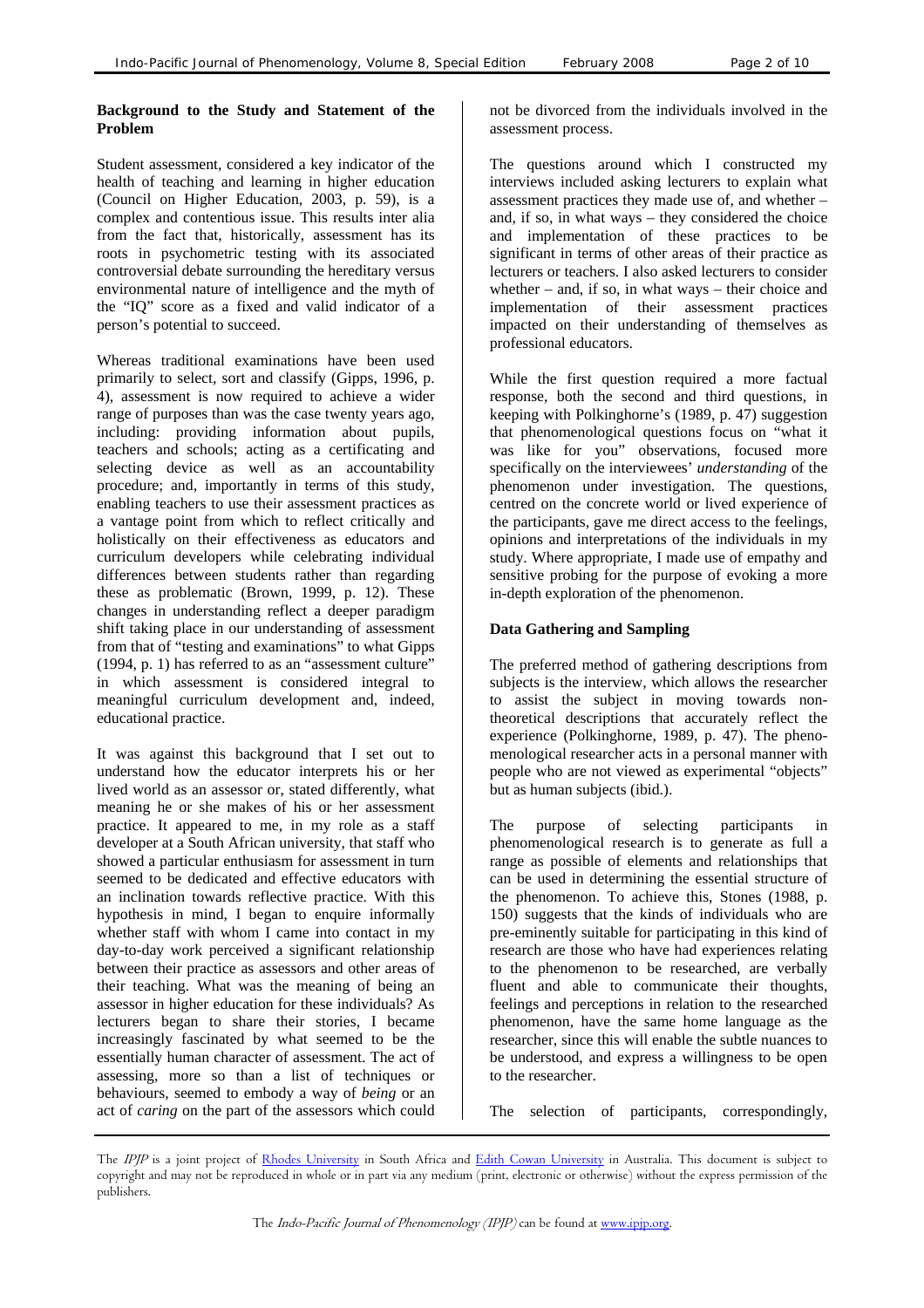evolved directly from my daily work with lecturers at the university who approached me as a consultant for guidance and as a "sounding board" for their own assessment practices. It was within the context of what Austin (1998) has termed "collegial conversations" that I was able to establish trusting, caring relationships which served as an opening for my approaching staff to ascertain whether they would be willing to engage in in-depth interviews regarding my research topic. The majority of participants seemed to welcome the opportunity to examine issues related to their assessment practices more deeply.

The phenomenological interview, conceived as a "conversation" or an interpersonal engagement in which subjects are encouraged to share with a researcher details of their experiences (Polkinghorne, 1989, p. 49), was therefore an appropriate development coming out of the relationship I already had, to some extent, enjoyed with selected colleagues. The focus of the interview, in keeping with the aims of phenomenological research, was theme related rather than person related. In other words, the interview sought to understand and describe the meaning of the central themes of the experience. Descriptions of the experience without theoretical explanation were sought (ibid.).

# **Data Analysis**

The primary endeavour of the phenomenologist is to translate naïve perception into more considered conceptual knowledge. The implicit and obscure perception of a complex phenomenon of behaviour changes by this process into an explicit formulation of its foundational behaviour (van Kaam, 1966, p. 259). In keeping with this ideal, a number of ways of conducting a phenomenological analysis of data have been developed (see, for example, Colaizzi, 1978; Giorgi, 1985; van Kaam, 1966). In the words of Giorgi (1985), "many variations within a fundamental methodological concept are possible" (p. 4). Having given due consideration to the different procedures, it seemed appropriate to base my analysis on a framework presented by Giorgi (1985), further articulated by Stones (1988), in which five essential steps within the phenomenological method are delineated.

After an initial reading of the transcript, in the process of which the main challenge for the reader is to bracket personal preconceptions and judgments and to the fullest extent remain true to the data, the protocols are broken down into naturally occurring units, each of these conveying a particular meaning emerging spontaneously from the reading. Having delineated the natural meaning units, the researcher tries to

express in an explicit way the implicit psychological or educational aspects of the meaning unit and then writes out a sentence or two expressing that discovery. These transformations, stated in the third person, retain the situated character of the subject's initial description and are the equivalents of the previously identified meaning units expressed in the subject's own words.

Once the meaning units have been transformed, the researcher proceeds to synthesise them into a descriptive statement of essential, non-redundant psychological meanings. The situated description, "which communicates the unique structure of a particular phenomenon in a particular context" (Stones, 1988, p. 154), continues to include the concreteness and specifics of the situation in which the individual understands the question. In the final step of the analysis, the researcher reads through the situated structural descriptions to formulate a general description of the structure underlying the variations in meaning, the purpose being to synthesise and integrate the insights contained in the transformed meaning units into a consistent description of the psychological or educational structure of the event. Ideally, all meanings contained in the transformed meaning units should at least be implicitly contained in the general description (Giorgi, 1985, p. 19).

## **The Human Lifeworld or** *Lebenswelt***: A Framework for Interpreting the Data**

Van Manen (1997, p. 101) points out that all phenomenological human science research efforts are really explorations into the structure of the human lived world or *Lebenswelt* as experienced in everyday situations and relations. He further points out that we can speak of the multiple and different lived worlds that belong to different human beings and realities, and so, for example, speak of the lived world of the teacher, the parent, the administrator and, in this instance, the assessor or educator. Fundamental existentialist themes or "existentials" (van Manen, 1997, p. 101), four of which have proved especially helpful as guides for reflection in the research process, have been characteristically employed to extend the phenomenological method in its analysis of existence, namely, *lived space* (spatiality), *lived body* (corporeality), *lived time* (temporality) and *lived human relations* (relationality or communality).

I chose to make sense of the data by drawing on the above existentials along with Binswanger's identification of three dimensions of an individual's *lebenswelt – Umwelt, Mitwelt,* and *Eigenwelt –* and van Deurzen-Smith's subsequent addition of the *Überwelt* (Spinelli, 1989) to clarify the meaning

The IPJP is a joint project of Rhodes University in South Africa and Edith Cowan University in Australia. This document is subject to copyright and may not be reproduced in whole or in part via any medium (print, electronic or otherwise) without the express permission of the publishers.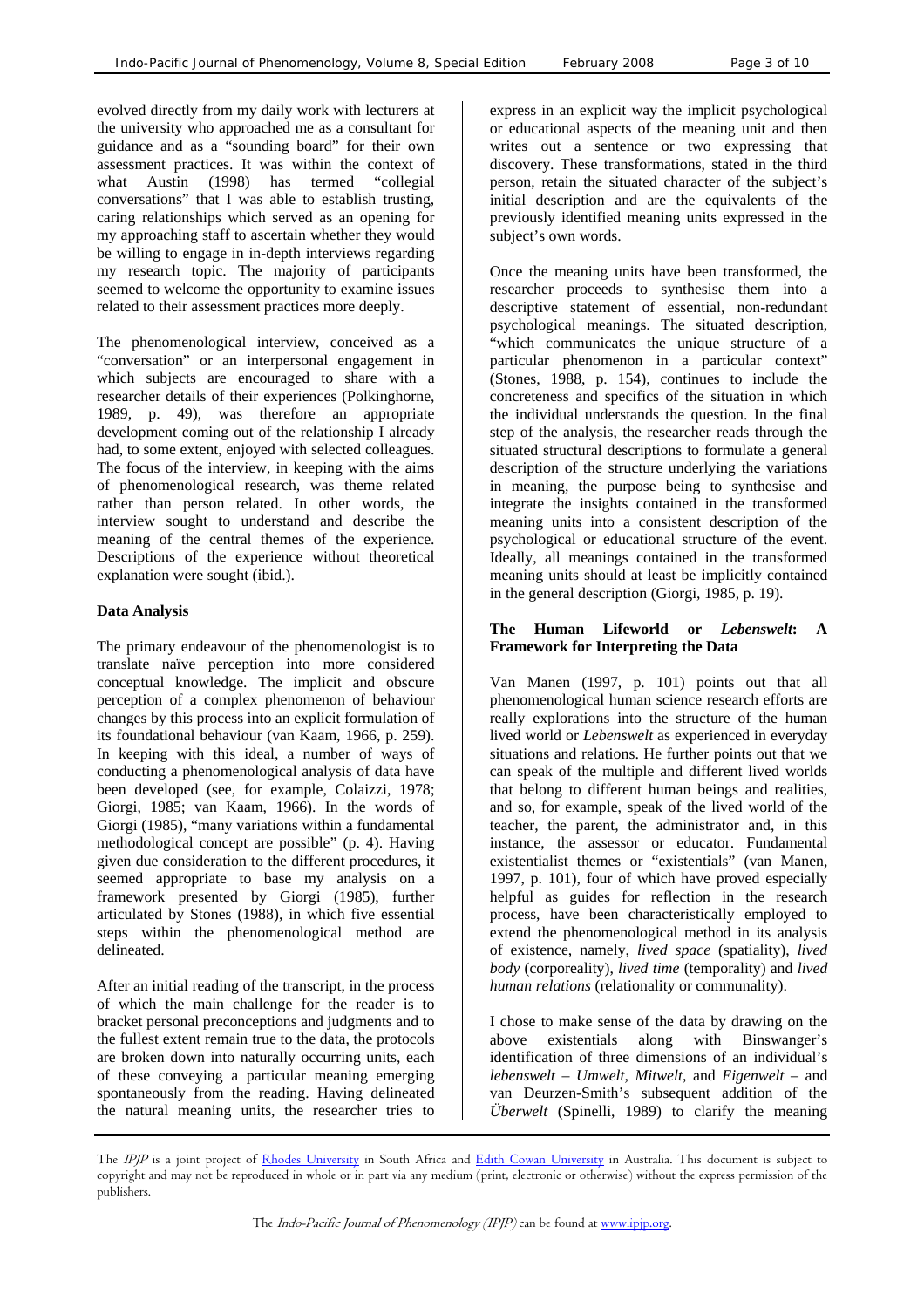individuals make of their lived experiences. *Lived space* is felt space, while *lived body* refers to the fact that we are always bodily in the world. These categorisations correspond with what Binswanger calls the *Umwelt*, described as the natural world with its physical, biological dimension (van Deurzen-Smith, 1988, p. 69, cited in Spinelli, 1989, p. 128). Although each of us is limited by innate biological invariants, we still provide unique meanings and interpretations of the physical world we inhabit. *Lived other*, the lived relation we maintain with others in the interpersonal space we share with them, corresponds with Binswanger's *Mitwelt* and *Eigenwelt* dimensions, which focus on the everyday social relations each of us has with others as well as the private and intimate relationships in our lives, while also emphasising our relationship with ourselves.

Van Deurzen-Smith (1988) has suggested a fourth dimension in understanding the individual's lifeworld, and that is the category of the *Überwelt*, which refers to "a person's connection to the abstract and absolute aspect of living" (1988, p. 97, cited in Spinelli, 1989, p. 129) and incorporates one's ideological outlook on life, or those beliefs one holds about life, death and existence. Although van Manen (1997) does briefly mention the relationship of the human being to the Absolute Other, God, when discussing the existential of *lived other* (relationality), van Deurzen-Smith's explanation more fully elucidates the meaning of this dimension.

## **Data Presentation: Billy as an Assessor**

For the purposes of this paper, I have chosen to present one of the five cases which formed part of the original study, that of *Billy*, Professor of Pharmacy Administration and Practice (PAP) at the university. Billy, in addition to being qualified in his academic field, recently completed a postgraduate qualification in higher education theory and practice. He has lectured in the field of Pharmacy Management for almost twenty years $<sup>1</sup>$  $<sup>1</sup>$  $<sup>1</sup>$ .</sup>

To some extent, it would be valid to say that Billy's understanding of himself as an assessor was shaped by the "range of assessment practices" he has made use of (*Umwelt*). He classifies these as, on the one hand, "traditional types of things … such as the traditional examination … and multiple choice questions", in contrast to what he calls "other opportunities for assessment such as projects and

<span id="page-3-0"></span><sup>1</sup> The participant has elected not to use a pseudonym. Full permission has been granted that he be directly named and situated for the purpose of this paper.

 $\overline{a}$ 

debates".

It was his introduction to the "concept of the portfolio and reflective practice" that gave him a perspective on the importance of assessing specific outcomes he had not considered important before. To quote Billy directly:

And then I linked up with the ADC [Academic Development Centre] and was introduced to the concept of the portfolio and reflective practice. This put everything into perspective, because all the assignments that I had been giving students could now be integrated into the portfolio with assessment based on specific outcomes I hadn't considered to be important before. I had a gut feeling they were important – for example, could they write a letter or give a debate or could they see both sides of the story … or were they able to give a presentation in public?

The portfolio validated Billy's deeply felt sense that there were specific outcomes which students should be able to demonstrate, such as writing a letter or participating in debate, skills that had been neglected in a more traditional approach towards assessment. The portfolio, with its emphasis on reflective practice, was the obvious vehicle to assess those skills, but it also embodied what for Billy was to symbolise a deeper understanding of the relationship between assessment and student learning:

I use as many practices as I can find, and when I find a new one I try and integrate it, because assessment is so integrated into the whole process of learning. It's the formative side – you become informed that you have learned only when assessment takes place. And that's why there are different assessment practices – because it may help a student to know he or she is informed.

The word "informed", which is defined by the *Oxford Advanced Learner's Dictionary* as "finding out all that one needs to know" (1989, p. 641), suggests that the purpose of using different assessment practices lies in their potential to establish what a student knows, and, by implication, what he or she still needs to find out. If the function of different assessment practices is to "help a student to know he or she is informed", then what of Billy's *sense* of *his* role as an *assessor* (*Eigenwelt*)? He attempts to answer this:

I am no longer the "bearer of knowledge" and the student the "empty vessel". The student comes with a lot of knowledge and

The IPJP is a joint project of Rhodes University in South Africa and Edith Cowan University in Australia. This document is subject to copyright and may not be reproduced in whole or in part via any medium (print, electronic or otherwise) without the express permission of the publishers.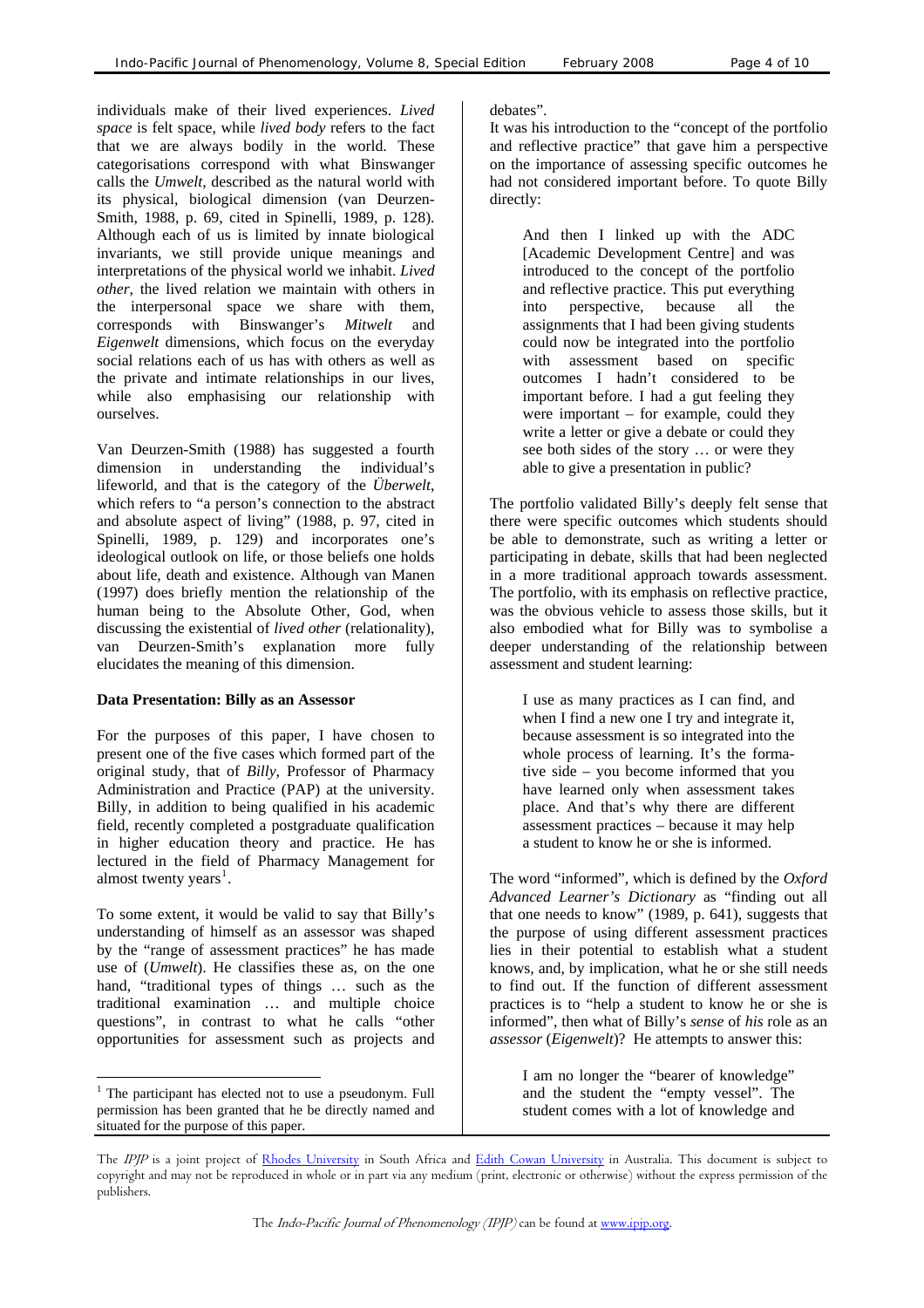experience and I see myself as having two roles. To give them the confidence to know that they have valuable knowledge, and to create a learning environment in which they can use their knowledge plus the criteria to integrate and use it.

Billy does not understand his role as an assessor – or, more broadly, as an educator – primarily in terms of being there to impart knowledge. His role, as he interprets it, is one of building the confidence of his students. It is instructive to examine Billy's own experience of being a student, which suggests that his past is experientially present (*temporality*) as he works on defining his role as an assessor and educator:

My challenge is to encourage debate and discussion. I know how difficult it is to talk in class. In my three years of undergraduate study I didn't ask a single question or comment. I wander up and down lecture halls. I'll fall and break my neck, I'm sure.

It is interesting, here, to note too how Billy describes his presence in the lecture hall in very physical terms. In order to encourage discussion he *physically* moves about. The image of him "falling and breaking his neck" suggests an intensity and commitment beyond what can be reasonably expected. At a later point in the interview, he speaks of his realisation of the importance of committing oneself to the student:

In terms of teaching, I would say I always had a bit of a role dilemma because I wasn't sure how I fitted in. One felt one needed to do more in the sense of committing oneself to the student not just in an administrative role but in a mentoring role. A mentor didn't sound like a lecturer and yet there seemed to be a role as a mentor. And I suppose it's only in the last few years that the concept of mentoring and assisting, being a facilitator of learning, began to make sense.

The word "commitment" implies an affective component. The *Oxford Advanced Learner's Dictionary* speaks of a commitment as a "pledge or undertaking; something one has promised to do" (1989, p. 231). In relation to this, Billy speaks about his "professional responsibility" towards the student as well as his "commitment" or "accountability" in respect of the learning outcomes:

And as a teacher I have a professional responsibility towards the student. As a

professional you are committed to the outcomes. You are accountable to the outcomes. When you take on a student you expect to make a reasonable judgment that he or she will be able to complete your course. You are responsible to provide them with learning opportunities and are given the authority to choose those learning opportunities. The student places a lot of trust in you because he or she perceives you to be a professional.

That the student "perceives" one to be a professional is crucial in how Billy understands his role (*Mitwelt*). Changes in Billy's assessment practices have, thus, been representative of a deeper change in his sense of responsibility towards his students and his own sense of purpose as an educator (*Überwelt*). What started out as an exploration of alternative assessment strategies resulted ultimately in an almost complete transformation of his understanding of himself and his role as a professional educator:

I now see myself as trying to gain professional status as an educator rather than as a lecturer in that particular field. So I now feel much more self-actualised because I am growing in my profession. And my profession is as an educator not as a lecturer in a particular field. I feel part of a body of university educators rather than a particular faculty in which I have a particular skill and in which I have a particular task.

## **Discussion**

Education, characterised by, among other things, a shift towards a mass higher education and training system and the emergence of new forms of knowledge production (see Kraak, 2000), is seen to be in a state of radical transition, at both national and international level. In the words of Morley (2003, p. 5), there is a "powerful discourse of crisis, loss, contamination and decay in higher education". Massification, industrialisation, and the more overt linkage of higher education with the needs of commerce and industry, are seen to have "polluted the purity of elite organisations of knowledge production" (ibid.). The academy, which used to connote safety, has become a site for social anxiety where the construct of trustworthiness is being replaced with an ethos of standardisation, competence, continuity, and reliability amonst other things. Accountability, defined as "a common sense term that over-simplifies power relations", moreover appears to be a "type of penance that is now being

The IPJP is a joint project of Rhodes University in South Africa and Edith Cowan University in Australia. This document is subject to copyright and may not be reproduced in whole or in part via any medium (print, electronic or otherwise) without the express permission of the publishers.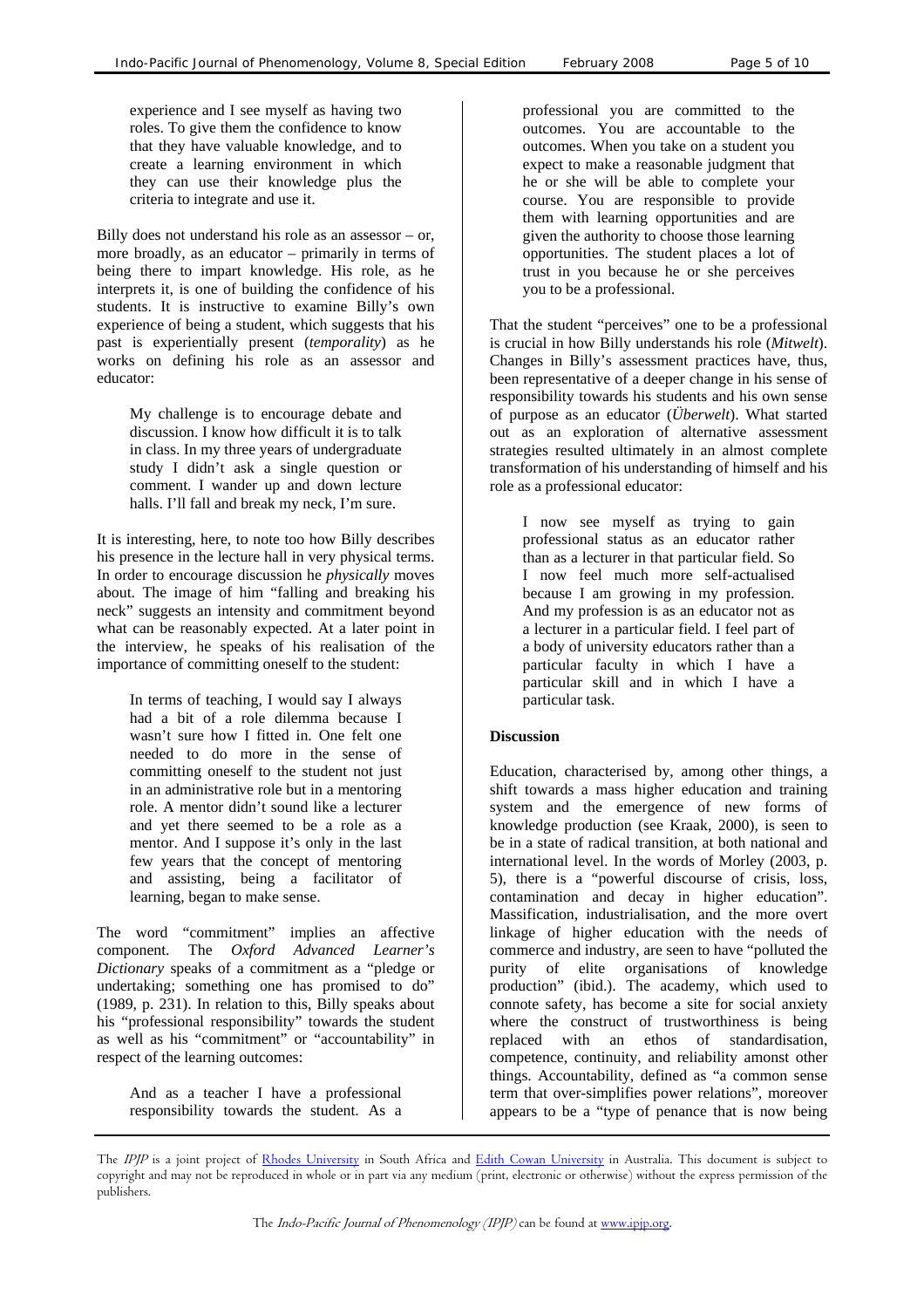paid for former autonomy" (ibid., p. 53).

What then, can be considered the value of a phenomenological study with its focus on the meaning individuals make of their assessment practices? More specifically, what significance can a case study such as that of Billy have for us as academics and, indeed, staff developers involved in negotiating the "storm of change" (Light & Cox, 2001, p. 11) sweeping through our institutions? The power of Billy's perspective, I would suggest, lies in its being *his interpretation* of the situation; *his* story which, in turn, represents a firsthand view of *how* he, an experienced lecturer, has negotiated the many changes accompanying the paradigm shift taking place in assessment and the changing understanding of the nature and purpose of higher education.

Martin Trow (1988, cited in Trowler, 1997, p. 302) has suggested that academics are caught in what he calls the "Robbins trap" due to the paradox presented by a simultaneous and incompatible commitment to both higher education expansion and a model of higher education founded on elitist principles. While the implication of the "trap" metaphor is clearly that of the powerlessness of those caught in it, Billy, in reality, speaks of feeling "much more self actualised" because he sees himself to be "growing in his profession as an educator" as a result of having to confront massive shifts in what is considered to be the nature and purpose of higher education. While teachers who take on a learner-centred approach admittedly take on an additional workload, Genishi (1997, p. 47) suggests that they also "take on authority and power that have not traditionally been theirs". Billy affirms this perspective in declaring that he now feels that he is "part of a body of university educators rather than a particular faculty in which I have a particular skill". He reflects, furthermore, that "in terms of my whole paradigm … it's changed".

The challenge of professionalism, according to Light and Cox (2001, p. 11), includes a call towards "a new way of thinking about learning and teaching". This "new way" includes educators who ignore neither the challenge of student-based learning associated with competency-based education, nor the significance of traditional values that require a student to submit herself to, and master, certain kinds of discipline including contextual understanding and orderly expression of professional competence (Barnett, 1992, p. 59). In the words of Ramsden (1992, p. 9), teachers who embody professionalism in higher education "possess a broad range of specialist teaching skills; they never lose sight of the primacy of their goals for student learning; they listen and learn from their students; they constantly evaluate their

#### own performance".

Is this not an impossibly high call on educators? Case studies such as that of Billy demonstrate that, indeed, for this lecturer, deep shifts in his understanding of his role and identity as an educator have had to take place to accommodate what, at first glance, might seem to be merely a change in some of his methods of teaching and assessment. In contrast to a more instrumentalist approach to assessment, where a relationship between the assessor and assessed is considered inappropriate, Billy embraces the notion of both himself and his students as "active thinkers who play a major role in the process of reforming assessment" (Genishi, 1997, p. 37). Indeed, throughout the interview, he emphasises that he is going through a "major action learning cycle … an enormous learning curve on words and theory" in terms of his understanding of curriculum and teaching.

While Billy makes use of a "range of assessment practices", it is significant not only in terms of providing evidence that students have met the outcomes for a course, but to accommodate and support individual students "with widely varying backgrounds and needs" (Genishi, 1997, p. 162). Billy understands his use of assessment practices and, indeed, classroom techniques within the context of, among other things, helping students "know that they have valuable knowledge", "encouraging debate and discussion" and assisting students in "knowing that they are informed". It is interesting that it is his use of innovative assessment methods that has helped define the change in his understanding of assessment from something which is "done to students" (Lambert & Lines, 2000, p. 141) to a process in which students are "actively involved" in their own learning.

Billy has a problem with "ranking students", but realises that our current system requires grades and believes that, when students are competent, they should be "proud of themselves rather than feeling someone else can do it better because he/she got higher marks". Arguing for a comprehensive and flexible view of assessment, Genishi (1997, p. 37) asserts that the reason traditional measurement, including standardised testing, has been a persistent feature of the educational experience, is largely because it is seen as objective, the assumption being that students take a standardised test under virtually the same conditions and that their responses are scored in identical ways. Equitable assessment, she claims, implies a different view of the human being from that associated with traditional approaches to testing. The teacher plays multiple roles with respect to learners whose lives are entwined with that of the

The IPJP is a joint project of Rhodes University in South Africa and Edith Cowan University in Australia. This document is subject to copyright and may not be reproduced in whole or in part via any medium (print, electronic or otherwise) without the express permission of the publishers.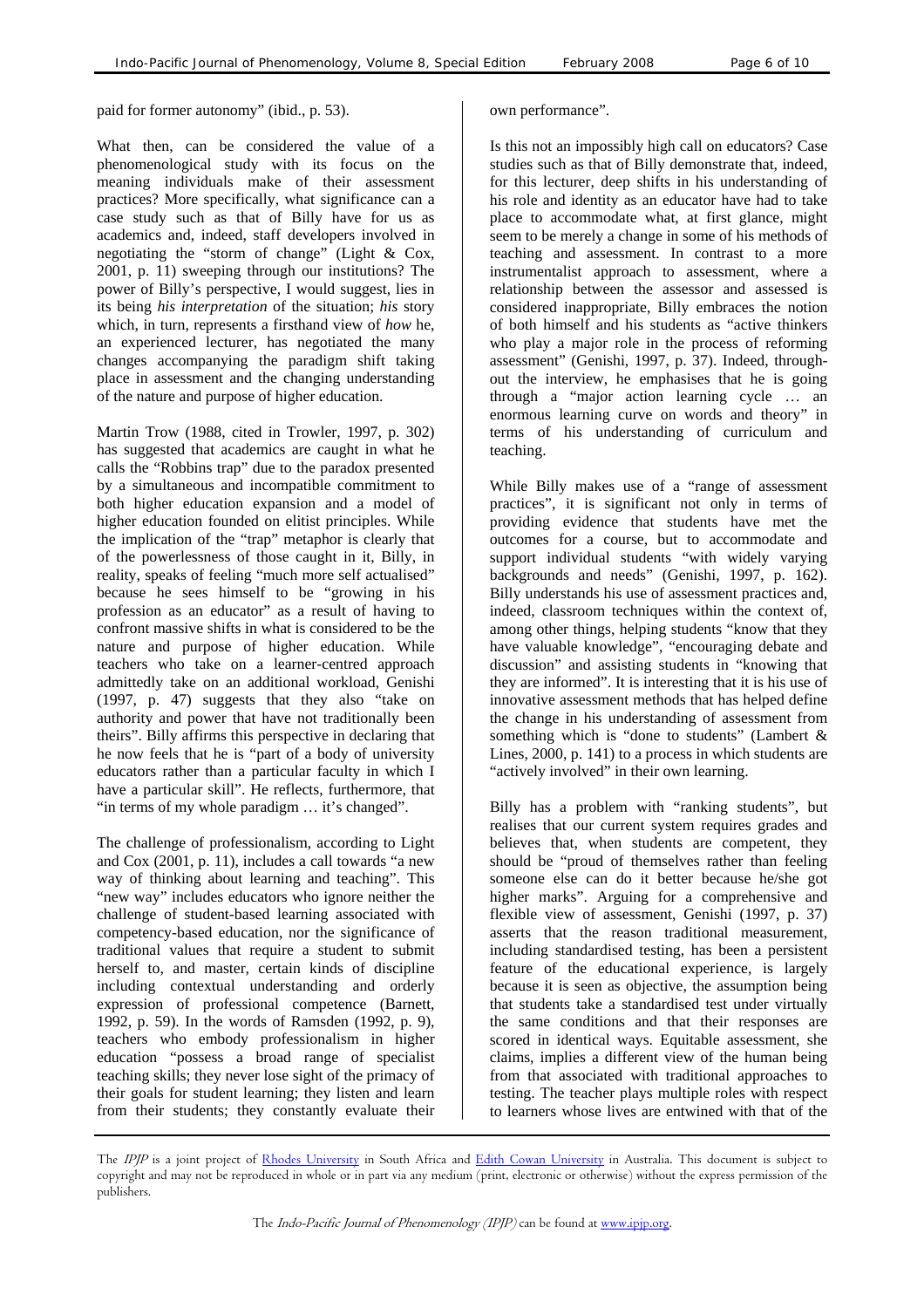teacher. He or she, unlike the objective assessor, lives in the same educational space as the person being observed and assessed, and is not a passive observer but an active participant. For many teachers, regardless of the age of the student, the individual's needs come consistently to the foreground, and, therefore, objective tests that compare an individual to an abstract group norm have little relevance (Genishi, 1997, p. 46).

Madaus, Raczek and Clark (1997, p. 22) caution that, while new assessment methods may point in a more fruitful direction, "the idea that any testing technique can reform our schools is the height of technological arrogance". Billy's observation that "assessment is so integrated into the whole process of learning" makes us aware that it is not the portfolio in itself that has transformed Billy's practice, but his understanding of the role of this task as a catalyst for learning. While we undoubtedly need to be innovative in respect of the range of assessment approaches or methods as well as the tasks we make use of (see especially Luckett & Sutherland, 2000), improving our assessment practices is "not sufficient to ensure that assessment will be used to enhance learning" (Shepard, 2000, p. 1).

Rowntree (1987, p. 132) observes, with regard to continuous assessment, that it should be an opportunity not only for students to adjust their learning, but for lecturers or teachers to continually adjust their teaching and curricula in terms of what the assessment results reveal about possible gaps in their students' learning and understanding that need to be addressed. In relation to this, Billy reflects that the student places a lot of trust in the lecturer "because he or she perceives you to be a professional". Perhaps it is the term "professionalism" which most aptly summarises Billy's approach as an assessor and, indeed, his responsiveness as an educator.

## **Concluding Thoughts**

At the outset of this paper, it was suggested that the phenomenon of understanding lies at the heart of the qualitative enquiry enterprise (Schwandt, 1999, p. 451). The distinction was made between knowing, which indicates that one can prove or support a claim, and understanding, which suggests that one has comprehended the *meaning* of something (ibid.). It is the latter with which phenomenology concerns itself.

What, then, empirical scientists may ask, is the value of phenomenology if it does not allow for "generalisations or the production of law-like statements about reality" (van Manen, 1997, p. 22)? The phenomenological method, described by Giorgi

(1985, p. 6) as the "discipline that tries to discover and account for the presence of meanings in the stream of consciousness", is perfectly situated to ask what he calls "how" and "why" questions, and in this way is uniquely placed to assist human beings in the "process of making judgments of how to act rationally and morally" (Grundy, 1987, p. 14).

It is in this sense that phenomenological human science is seen to promote a certain progress in human science. It is the progress of what van Manen (1997, p. 20) has called "humanising human life and humanising human institutions to help human beings to become increasingly thoughtful and thus better prepared to act tactfully in situations".

While it is obvious that phenomenology is not the same project as poetry, van Manen (1997, p. 114) points out that, like poetry, phenomenological research and writing requires a high level of reflectivity as well as an attunement to the lived experience and a certain patience or true commitment. Rather than offering us the possibility of effective theory with which we can explain or control the world, phenomenology offers us the possibility of plausible insights that bring us into direct contact with the world. In the words of van den Berg, as translated by van Manen (1997, p. 41):

Phenomena have something to say to us – this is common knowledge among poets and painters. Therefore, poets and painters are born phenomenologists, or rather, we are all born phenomenologists; the poets and painters among us, however, understand very well their task of sharing, by means of word and image, their insights with others – an artfulness that is also laboriously practised by professional phenomenologists.

While it has been argued that educational research needs to do more than offer understanding or insight about human experience, this paper endorses the view that the "feelings, emotions and humanity of people play a central part in the educational or staff development encounter" (Webb, 1996, p. 36). In the words of Ratner (n.d., p. 6), phenomenology seeks to "restore the active, creative individuality of the human subject in detailed qualitative accounts". In a situation in which academics are experiencing the stresses associated with massive changes in the nature and purpose of higher education, Billy's story represents the triumph of an individual not losing himself "in the anonymous mass" but becoming "a truly independent self" (Kruger, 1988, p. 31). The perspective of individuals such as Billy cannot be

The IPJP is a joint project of Rhodes University in South Africa and Edith Cowan University in Australia. This document is subject to copyright and may not be reproduced in whole or in part via any medium (print, electronic or otherwise) without the express permission of the publishers.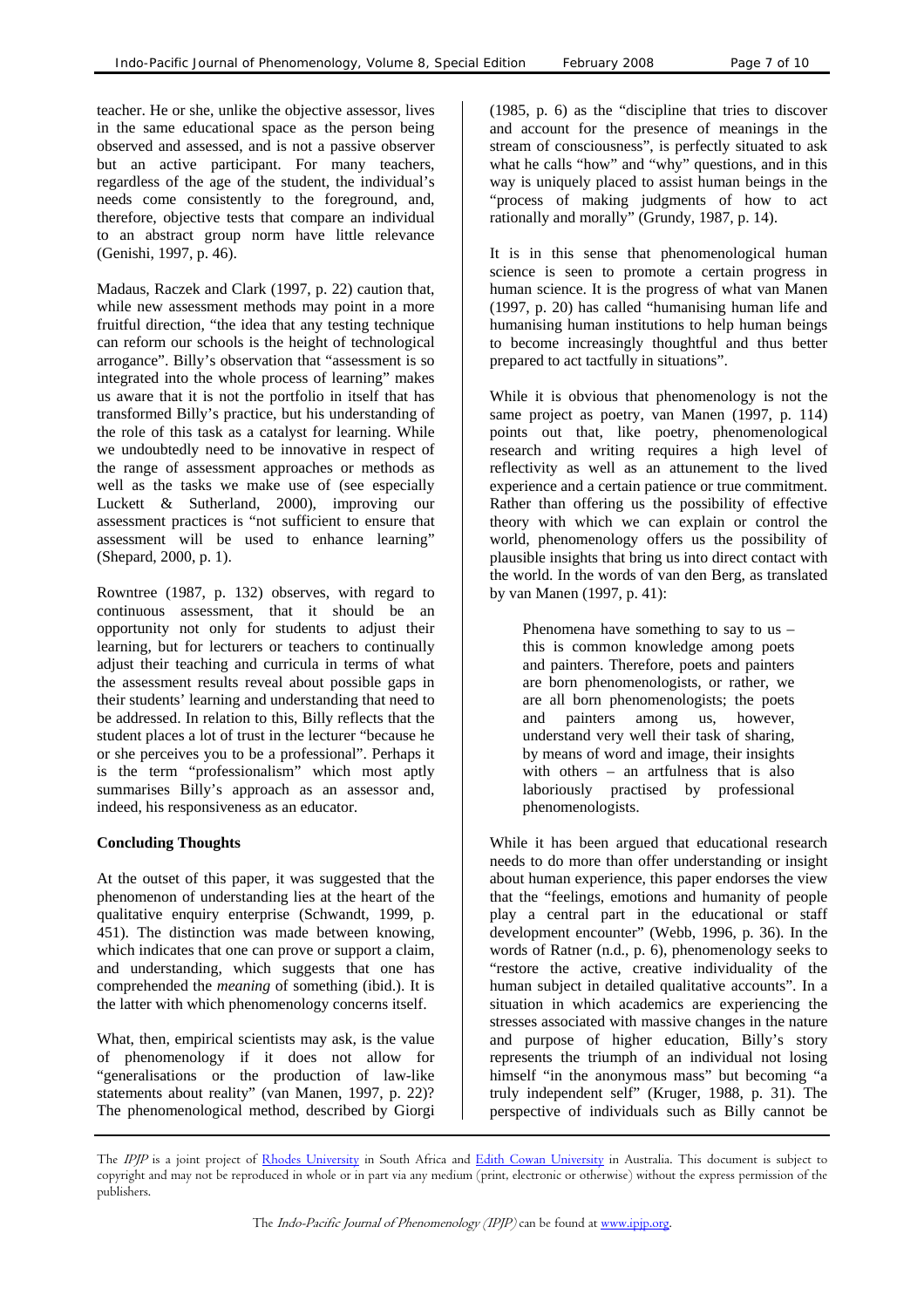ignored if educational research is to be responsive to the challenges associated with a transforming society.

#### **About the Author**



Dr Rose Grant has worked at Rhodes University in Grahamstown, South Africa, for over twenty years. In addition to a Master's Degree in Psychology, she earned a PhD in Education with her dissertation focused on student assessment in higher education. She is currently involved in a number of projects, including the design and coordination of two mentoring programmes at Rhodes University. Along with providing a professional service equipping learners with appropriate life and study skills, Dr Grant is also involved in the facilitation of courses which prepare higher educators as assessors.

#### **References**

- Austin, A. E. (1998). Collegial conversation as metaphor and strategy for academic staff development. *South African Journal of Higher Education*, *12*, 12–18.
- Barnett, R. (1992). *Improving higher education: Total quality care.* Buckingham: The Society for Research into Higher Education & Open University Press.
- Brown, S. (1999). Institutional strategies for assessment. In S. Brown & A. Glasner (Eds.), *Assessment matters in higher education* (pp. 1–13). Buckingham: The Society for Research into Higher Education & Open University Press.
- Colaizzi, P. F. (1978). Psychological research as the phenomenologist views it. In R. S. Valle & M. King (Eds.), *Existential phenomenological alternatives for psychology* (pp. 48–71). New York: Oxford University Press.
- Council on Higher Education (CHE). (2003). *Improving teaching & learning resource: Draft for 2003 workshops.* Pretoria: CHE.
- Cowie, A. P. (Ed.). (1989). *Oxford advanced learner's dictionary.* Oxford: Oxford University Press.
- Genishi, C. (1997). Assessing against the grain: A conceptual framework for alternative assessments. In A. Lin Goodwin (Ed.), *Assessment for equity and inclusion: Embracing all our children* (pp. 35–50). New York: Routledge.
- Giorgi, A. (1985). Sketch of a psychological phenomenological method. In A. Giorgi (Ed.), *Phenomenology and psychological research* (pp. 1–7). Pittsburgh: Duquesne University Press.
- Gipps, C. (1994). *Beyond testing: Towards a theory of educational assessment.* London, UK: Falmer Press.
- Gipps, C. (1996). *Assessment for the millennium: Form, function and feedback*. Inaugural Lecture. London: Institute of Education, University of London.
- Groenewald, T. (2004). A phenomenological research design illustrated. *International Journal of Qualitative Methods*,  $3(1)$ , 1–26 [Electronic version]. Retrieved November 11, 2004, from http://www.ualberta.ca/~iiqm/ backissues/3\_1/pdf/groenewald/pdf
- Grundy, S. (1987). *Curriculum: Product or praxis*. London, UK: The Falmer Press.
- Kraak, A. (2000). Changing modes: A brief overview of the Mode 2 Knowledge debate and its impact on South African policy formulation. In A. Kraak (Ed.), *Changing modes: New knowledge production and its implications for higher education in South Africa* (pp. 1–37). Pretoria: HSRC.

The IPJP is a joint project of Rhodes University in South Africa and Edith Cowan University in Australia. This document is subject to copyright and may not be reproduced in whole or in part via any medium (print, electronic or otherwise) without the express permission of the publishers.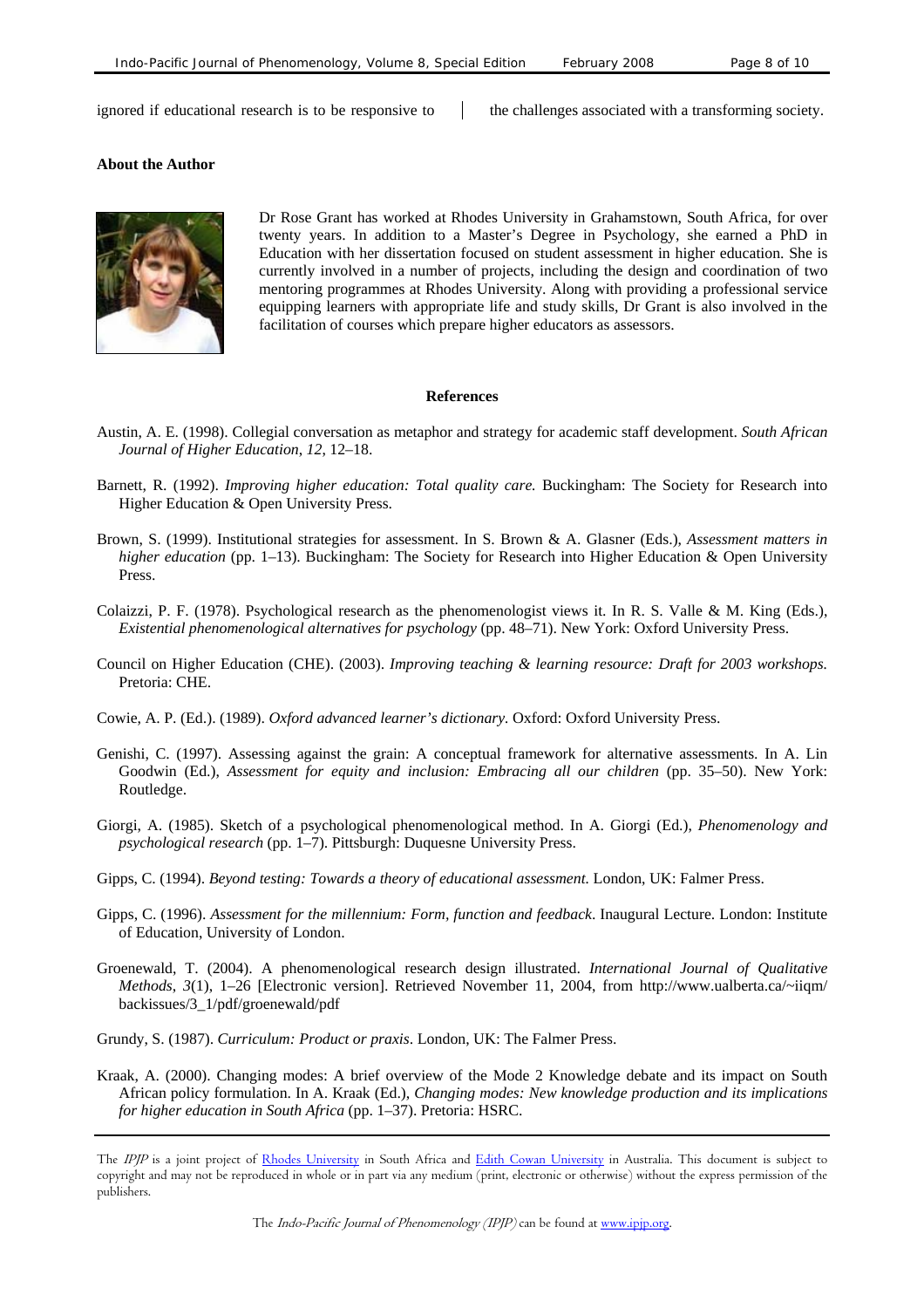Kruger, D. (1988). *An introduction to phenomenological psychology.* Cape Town: Juta & Co.

- Lambert, D., & Lines, D. (2000). *Understanding assessment: Purposes, perceptions, practices*. London: Routledge Falmer.
- Light, G., & Cox, R. (2000). *Learning and teaching in higher education: The reflective professional*. London: Sage.
- Luckett, K., & Sutherland, L. (2000). Assessment practices that improve teaching and learning. In S. Makoni (Ed.), *Teaching and learning in higher education: A handbook for Southern Africa* (pp. 98–130). Johannesburg: Witwatersrand University Press.
- Madaus, G. F., Raczek, A. E., & Clarke, M. M. (1997). The historical and policy foundations of the assessment movement. In A. Lin Goodwin (Ed.), *Assessment for equity and inclusion: Embracing all our children* (pp. 1– 34). New York: Routledge.
- Morley, L. (2003). *Quality and power in higher education.* Berkshire: Society for Research into Higher Education & Open University Press.
- Moustakas, C. (1994). *Phenomenological research methods.* Thousand Oaks: Sage Publications.
- Polkinghorne, D. E. (1989). Phenomenological research methods. In R. S. Valle & S. Halling (Eds.), *Existential phenomenological perspectives in psychology: Exploring the breadth of human experience* (pp. 41–61). New York: Plenum Press.
- Ramsden, P. (1992). *Learning to teach in higher education.* London: Routledge.
- Ratner, C. (n.d.). Contributions of sociohistorical psychology and phenomenology to research methodology. Retrieved July 1, 2005, from http://.humboldt1.com/~cr2/ratner1.htm
- Rowntree, D. (1987). *Assessing students: How shall we know them?* London: Routledge Falmer.
- Schwandt, T. A. (1999). On understanding understanding. *Qualitative Enquiry*, *5*, 451–464.
- Shepard, L. A. (2000). The role of assessment in a learning culture. *Educational Researcher*, *29*, 4–14.
- Spinelli, E. (1989). *The interpreted world: An introduction to phenomenological psychology*. London: Sage Publications.
- Stones, C. R. (1988). Research: Towards a phenomenological praxis. In D. Kruger, *An introduction to phenomenological psychology* (pp. 141–152). Cape Town: Juta & Co.
- Taras, M. (2002). Using assessment for learning and learning from assessment. *Assessment and Evaluation in Higher Education*, *27,* 501–510.
- Trowler, P. (1997). Beyond the Robbins trap: Reconceptualising academic responses to change in higher education (or … Quiet flows the Don?). *Studies in Higher Education*, *22*, 301–319.
- Van der Mescht, H. (2004). Phenomenology in education: A case study in education leadership. *Indo-Pacific Journal of Phenomenology 4*(1), 1–20. Retrieved July 7, 2004, from http://www. ipjp.org
- Van Kaam, A. (1966). *Existential foundations of psychology.* Pittsburgh: Duquesne University Press.
- Van Manen, M. (1997). *Researching lived experience: Human science for an action sensitive* pedagogy. London, Ontario, Canada: Althouse Press.
- Walker, M. (2002). Higher education and a democratic learning society: Professionalism, identities and educational action research. In M. Mostert & A. Dison (Eds.), *Academic development: Changes and challenges* (pp. 1–16).

The IPJP is a joint project of Rhodes University in South Africa and Edith Cowan University in Australia. This document is subject to copyright and may not be reproduced in whole or in part via any medium (print, electronic or otherwise) without the express permission of the publishers.